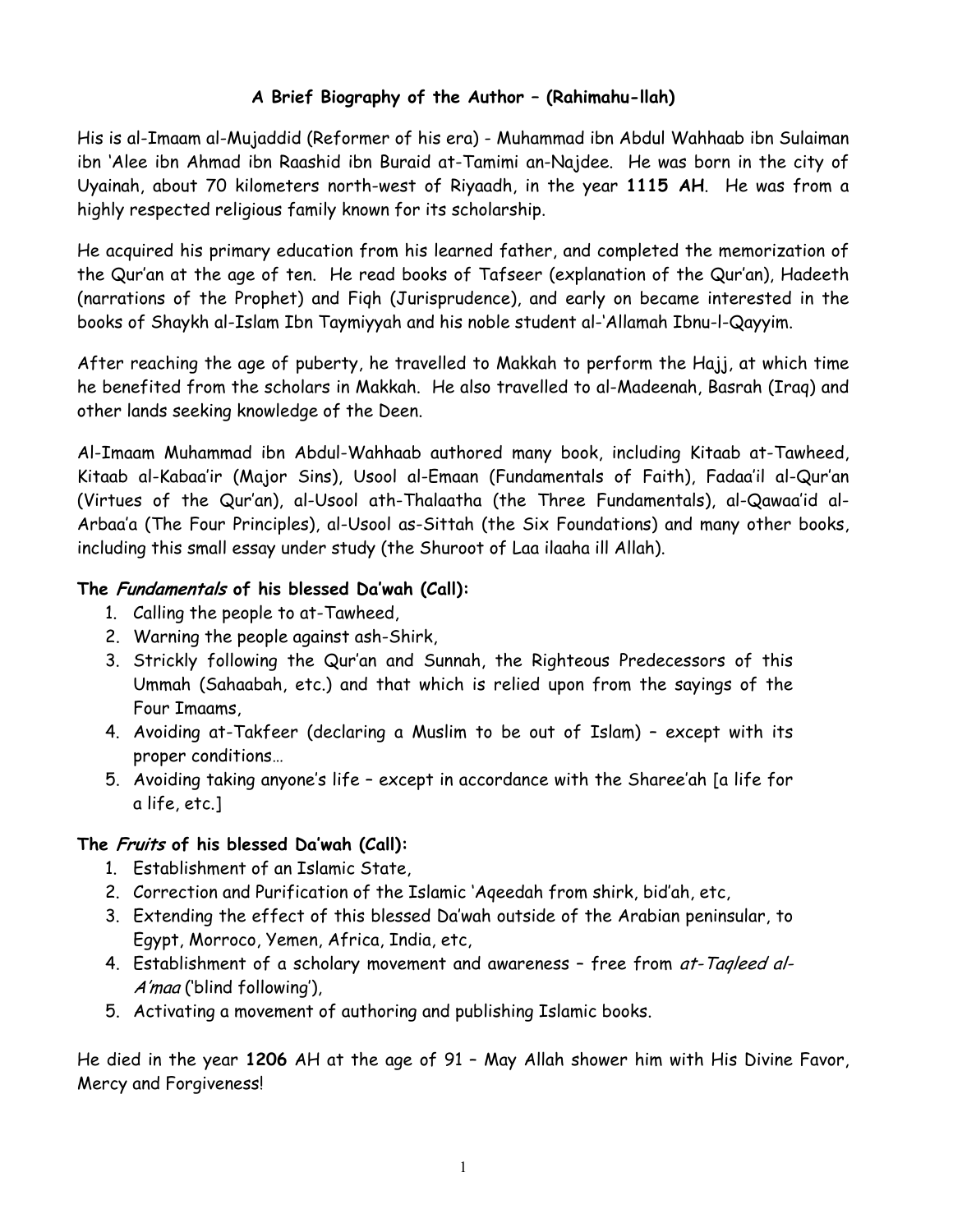# **The Importance of Kalimat at-Tawheed: Laa ilaaha illa Allah**

It is the Most Important Right of Allah

Narrated Mu'aadh ibn Jabal: The Prophet said, 'O Mu'aadh, do you know what Allah's right upon his servants is?' I said, Allah and His Messenger know best. The Prophet said: 'To worship Him (Allah) alone, and to join none in worship with Him. Do you know what their right upon Him is? I replied, Allah and His Messenger know best. The Prophet said, 'Not to punish them (if they do so).' [al-Bukhaaree]

# It is the Starting Point of our Da'wah [Invitation]

Narrated Ibn Abbaas: *When the Prophet sent Mu'aadh to Yemen, he said to him, 'You* the first thing to which you will invite them be the **Tawheed** of Allah. If they learn are going to a nation from the People of the Scriptures (Jews and Christians). So, let that, tell them that Allah has enjoined on them five compulsory congregational prayers, to be offered perfectly in one day and one night…' [al-Bukhaaree]

Due to it - Allah will Admit Someone to Paradise

Narrated 'Ubaadah ibn as-Saamit, Allah's Messenger said: "Whoever testified that none is worthy of worship except Allah, Alone, without partners; and that Muhammad is His slave and Messenger; and that 'Isaa is His slave and Messenger, and His Word which was bestowed upon Maryam, and a spirit (created) from Him; and that Paradise is a reality; and that Hell-Fire is a reality, Allah will admit him to Paradise, whatever his deeds might be." [al-Bukhaaree]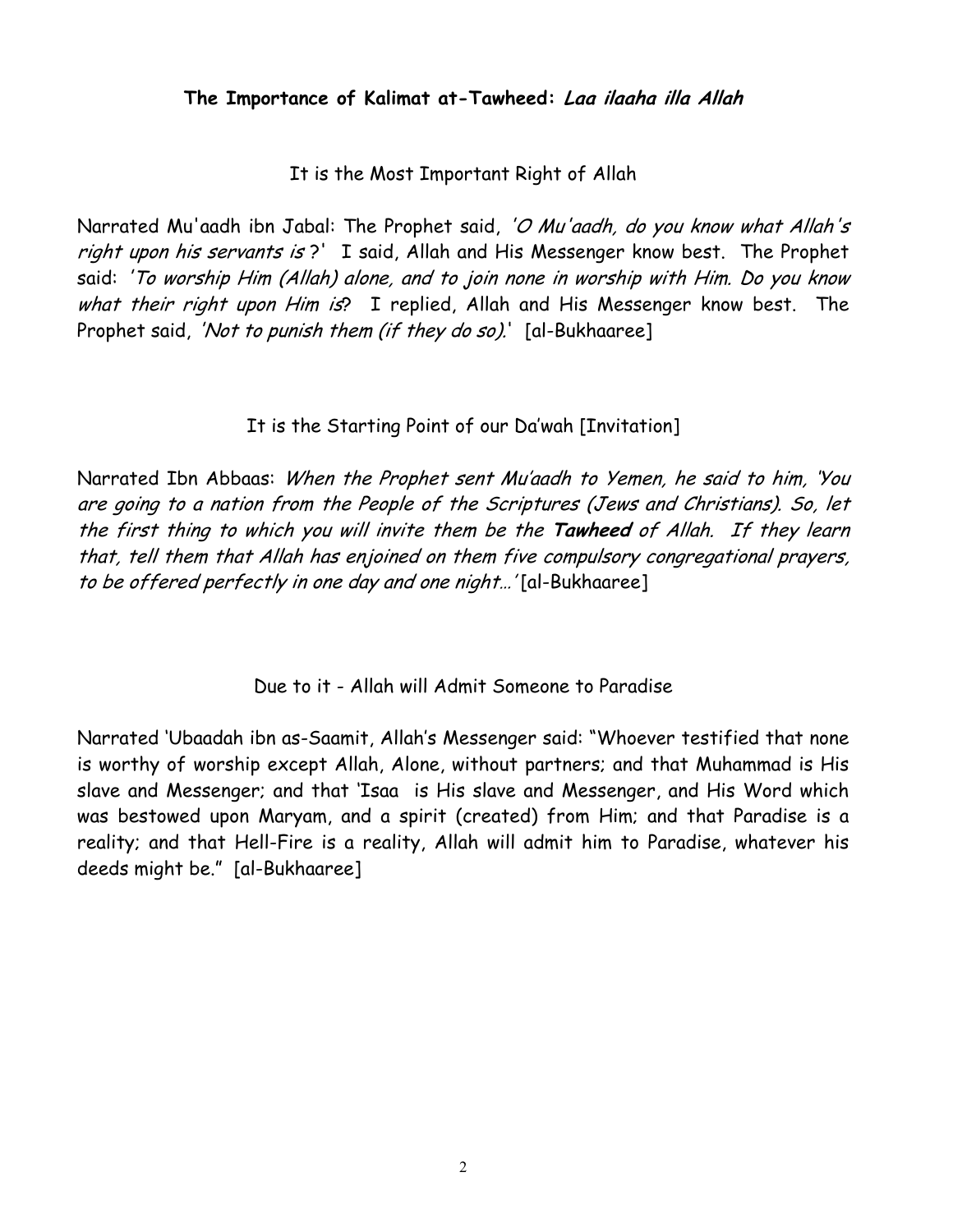# **Evidences of the Conditions of** *Laa ilaaha ill Allah*  **Al-Imaam Muhammad ibn Abdul-Wahhab at-Tamimi An-Najdi (1115 - 1206H)**

#### **Questionnaire Study Guide**

#### **Lecture No. 1**

# Ash-Shart al-Awwal

# **Al-'Ilm:** Knowledge*,* [which negates ignorance]

Knowledge of its meaning, and what it negates (*Nafyan*) and affirms (*Ithbaatan*). [If a person says it without knowing its meaning, nor what its requirements are, then he will not benefit by it, because he has not believed in what it requires. Rather, he is like someone who speaks in a language that he does not understand.]

The evidence for (the condition of) '*Ilm* is His Saying:

*So know (O Muhammad) that Laa ilaaha ill Allah (none has the right to be worshipped except Allah) and seek forgiveness for your sins…* [Muhammad 47:19]

Also, His Saying:

*And those whom they invoke instead of Him have no power of intercession; except those who bear witness to the truth (i.e. believed in the Oneness of Allâh, and obeyed His Orders), and they know (the facts about the Oneness of Allâh).* [az-Zukhruf 43:86]

And from the **Sunnah**, the confirmed Hadeeth in *as-Saheeh (Muslim)*, on the authority of Uthman, who said: the Prophet said: *Whoever dies knowing that none has the right to be worshipped except Allah (i.e. laa ilaaha ill Allah) will enter paradise*. [Muslim]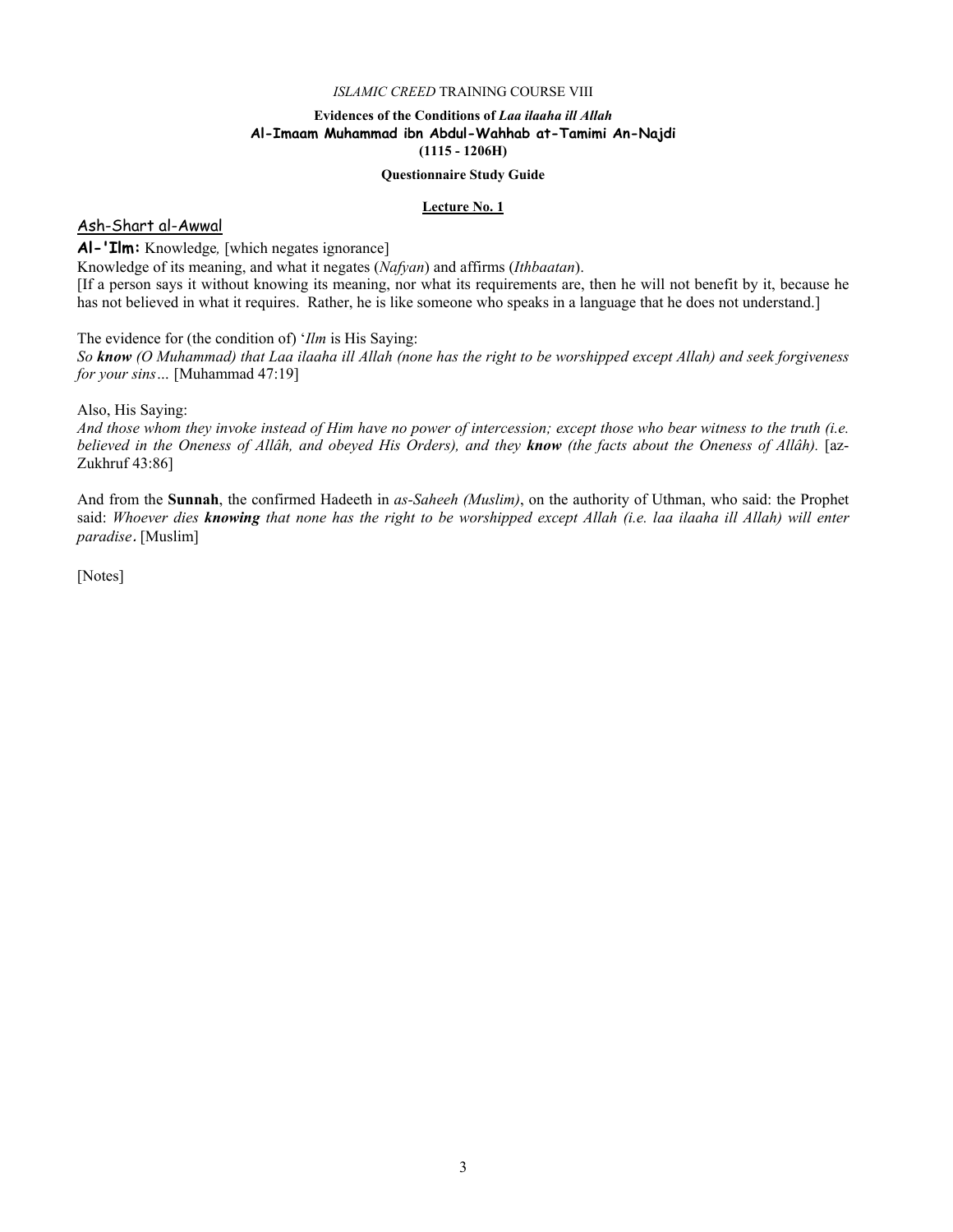- 1. Discuss the author's biography briefly, including his *da'wah.*
- 2. Mention a *Hadeeth* showing the importance of *Laa ilaaha ill Allah*.
- 3. Define *Shuroot* linguistically and technically.
- 4. Discuss the first *Shart* (condition) of *Laa ilaaha ill Allah*.
- 5. Mention a *daleel* (evidence) for this *Shart* (condition) from the Qur'an or Sunnah.
- 6. What is the *Hukm* (ruling) concerning knowing '*laa ilaaha ill Allah'*?
- 7. Mention some of the **ways** to come to know that *laa ilaaha ill Allah* is a **fact.**
- 8. Mention some of the points that may be derived from this verse [47:19].
- 9. Mention some of the points that may be derived from the Hadeeth of Jaabir.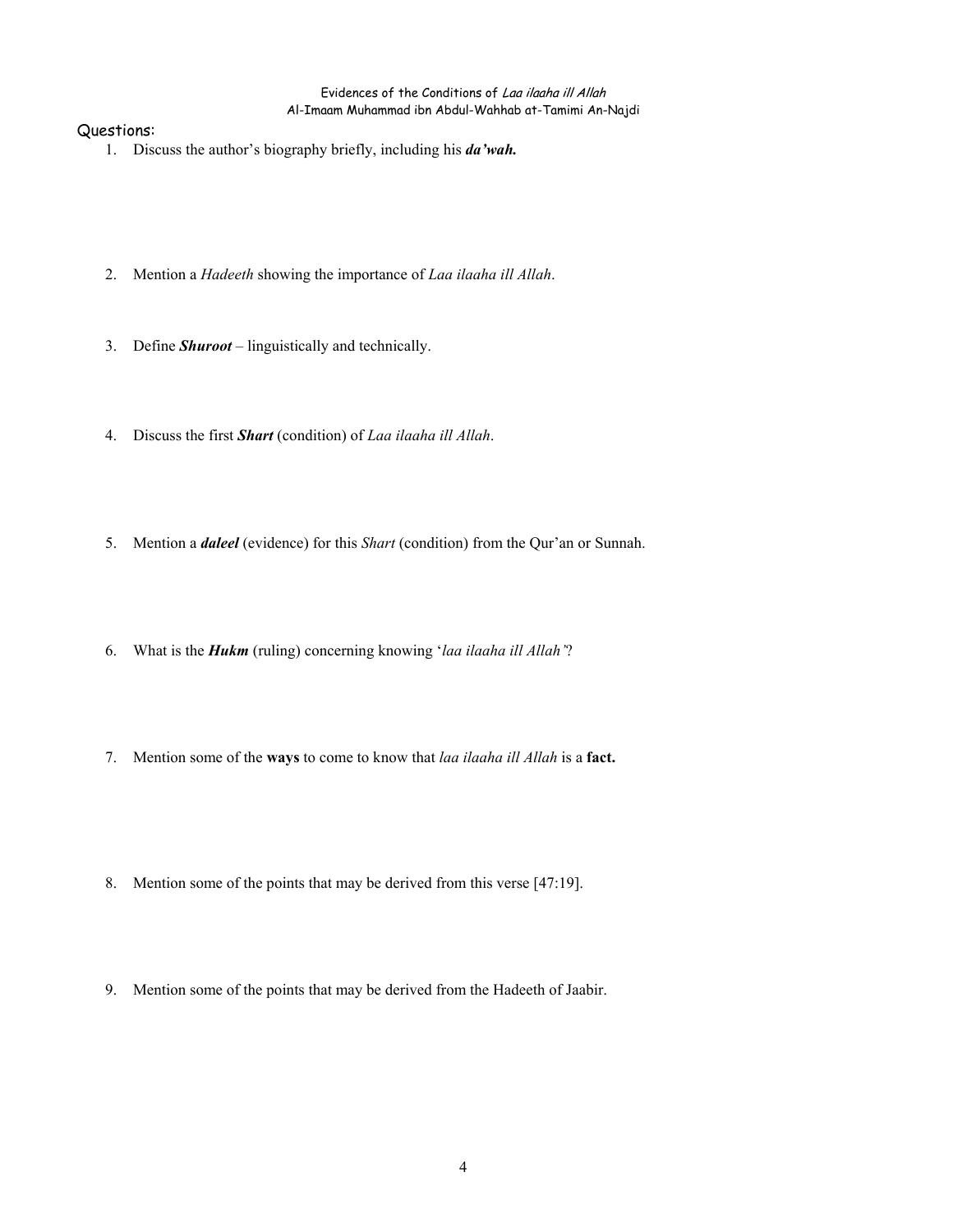## **Evidences of the Conditions of** *Laa ilaaha ill Allah*  **Al-Imaam Muhammad ibn Abdul-Wahhab at-Tamimi An-Najdi (1115 - 1206H)**

#### **Questionnaire Study Guide**

#### **Lecture No. 2**

## Ash-Shart ath-Thaanee

**Al-Yaqeen:** (Certainty), which is the *perfection* of the knowledge of the *Kalimah* (La ilaaha ill Allah); which negates *doubt* and *uncertainty***.** 

The evidence (for the condition of) *al-Yaqeen* is His Saying:

*The believers are only those who have believed in Allah and His Messenger, and afterward doubt not, but they strive with their wealth and their lives for the Cause of Allah. Those! They are the truthful.* [al-Hujuraat 49:15]

From the Sunnah, the confirmed Hadeeth in the *Saheeh* (i.e. Muslim), on the authority of Abu Hurairah, that the Messenger of Allah said:

*I bear witness that nothing deserves to be worshipped except Allah, and that I am the Messenger of Allah. No one will meet Allah with these two [words of testimony] – while he has no doubt about them, except that he will enter Paradise.*  [Muslim]

Also, from Abu Hurairah – from a long Hadeeth – [the saying of the Prophet]:

*Whoever you meet on the other side of this wall, who testifies that nothing deserves to be worshipped except Allah, while his heart is certain of this (testimony) – give him the good news of al-Jannah.* [Muslim]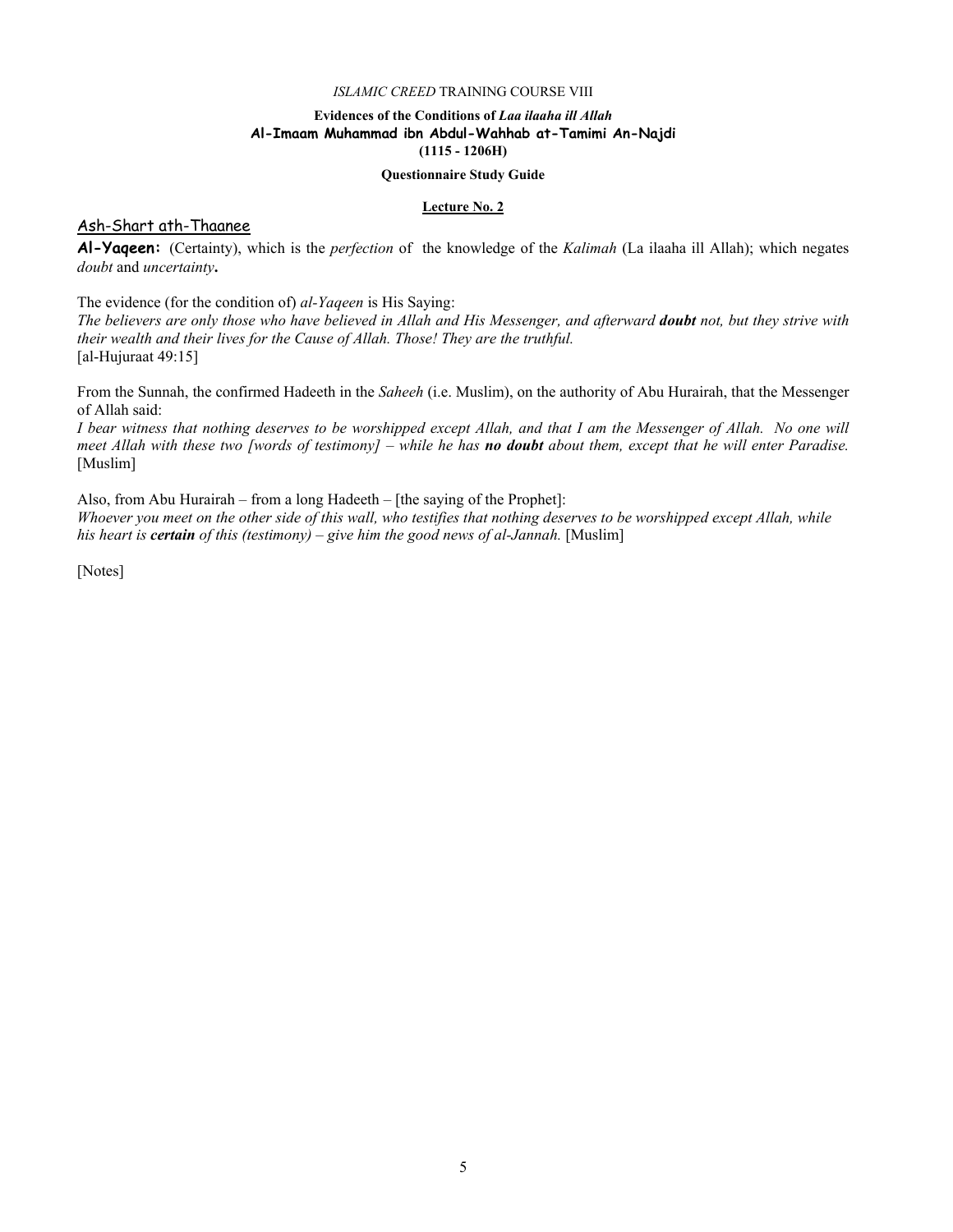- 1. Discuss the second *Shart* (condition) of *Laa ilaaha ill Allah*.
- 2. What is the difference between this *Shart* (under discussion) and the previous one?
- 3. Mention a *daleel* (evidence) for this *Shart* from the *Qur'an*.
- 4. What can be understood from the words: '*then afterwards, they doubt not…*
- 5. How is this *ayah* a proof that actions/deeds are a part of '*Emaan'*?
- 6. Mention a *daleel* from the *Sunnah* for this Shart (condition).
- 7. Discuss the two types of *Hajb* (i.e. being screened/excluded) from the *Jannah*.
- 8. How did the Prophet explain *'al-Emaan in Allah Alone'* in the Hadeeth of Abu Jamrah?
- 9. Mention the *Qaa'idah* (Principle) related to the advice of Umar to the Prophet, that he should not inform the people that every who pronounces the *Shahaadah* with *Yaqeen* will enter the Paradise.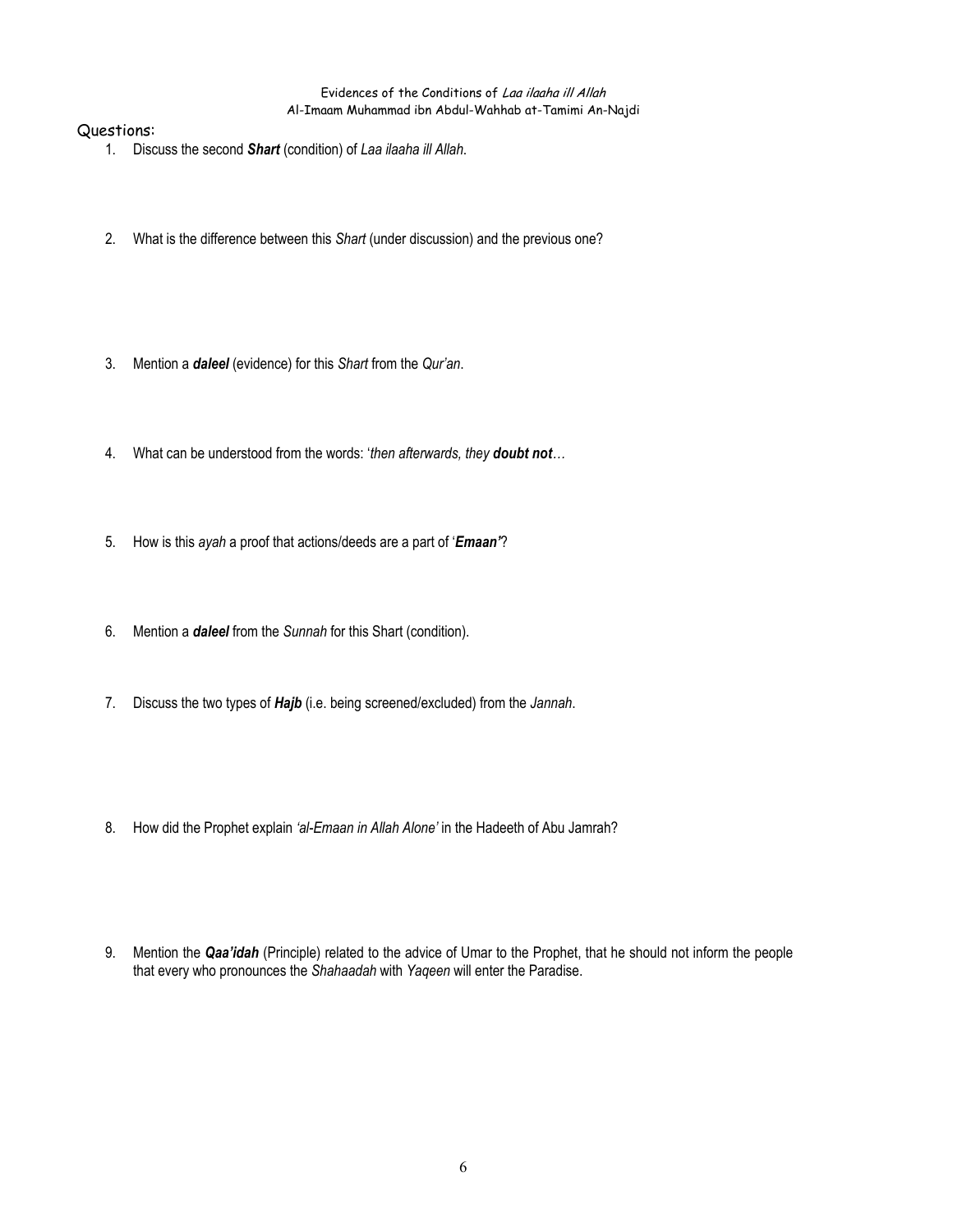## **Evidences of the Conditions of** *Laa ilaaha ill Allah*  **Al-Imaam Muhammad ibn Abdul-Wahhab at-Tamimi An-Najdi (1115 - 1206H)**

#### **Questionnaire Study Guide**

#### **Lecture No. 3**

Ash-Shart ath-Thaalith

**al-Ikhlaas** (Purity and Sincerity). (Worshipping Allah exclusively), which negates **shirk**.

The evidence (for the condition of) *al-Ikhlaas* is His Saying: *Surely, the pure religion (i.e. the worship and obedience) is for Allah alone.* [az-Zumar 39:3]

Also, His Saying:

*And they were commanded not, but that they should worship Allâh, and worship none but Him Alone (abstaining from ascribing partners to Him)…* [al-Bayyinah 98:5]

And from the **Sunnah** is the confirmed Hadeeth in the Saheeh (i.e. al-Bukhaaree), on the authority of Abu Hurairah, from the Prophet [that he said]:

*The most fortunate of people who will receive my Shafaa'ah (intercession), will be the one who said: 'La ilaaha ill Allah – sincerely from his heart or his soul.* [al-Bukhaaree]

Also, in the Saheeh (i.e. al-Bukhaaree), on the authority of Utbaan ibn Maalik, from the Prophet, that he said: *Allah has forbidden the Fire upon one who says Laa ilaaha ill Allah, seeking by this the Face of Allah (i.e. saying this sincerely for Allah Alone)*. [al-Bukhaaree]

Also, that which is reported by an-Nasaa'ee, in *'Amal al-Yawm wa-l-Lailah,* from the Hadeeth of two men from among the companions, that the Prophet said: *Whoever said: Laa ilaaha ill Allah, Wahda-hu, Laa Shareeka la-hu, la-hu-l-Mulk wa lahu-l-Hamd, wa Huwa 'ala kulli shay'in Qadeer – the heart being sincere, the tongue being truthful – Allah will make an opening in the sky due to it, such that He will look at the one who has said it from the people of the earth; and it is the right of a servant whom Allah looks at that he be given what he asks for.* [This hadeeth has two **weak** narrators in its *Isnaad* (chain): Muhammad ibn Abdullah ibn Maimoon and Ya'qoob ibn 'Aasim ibn 'Urwah ibn Mas'ood]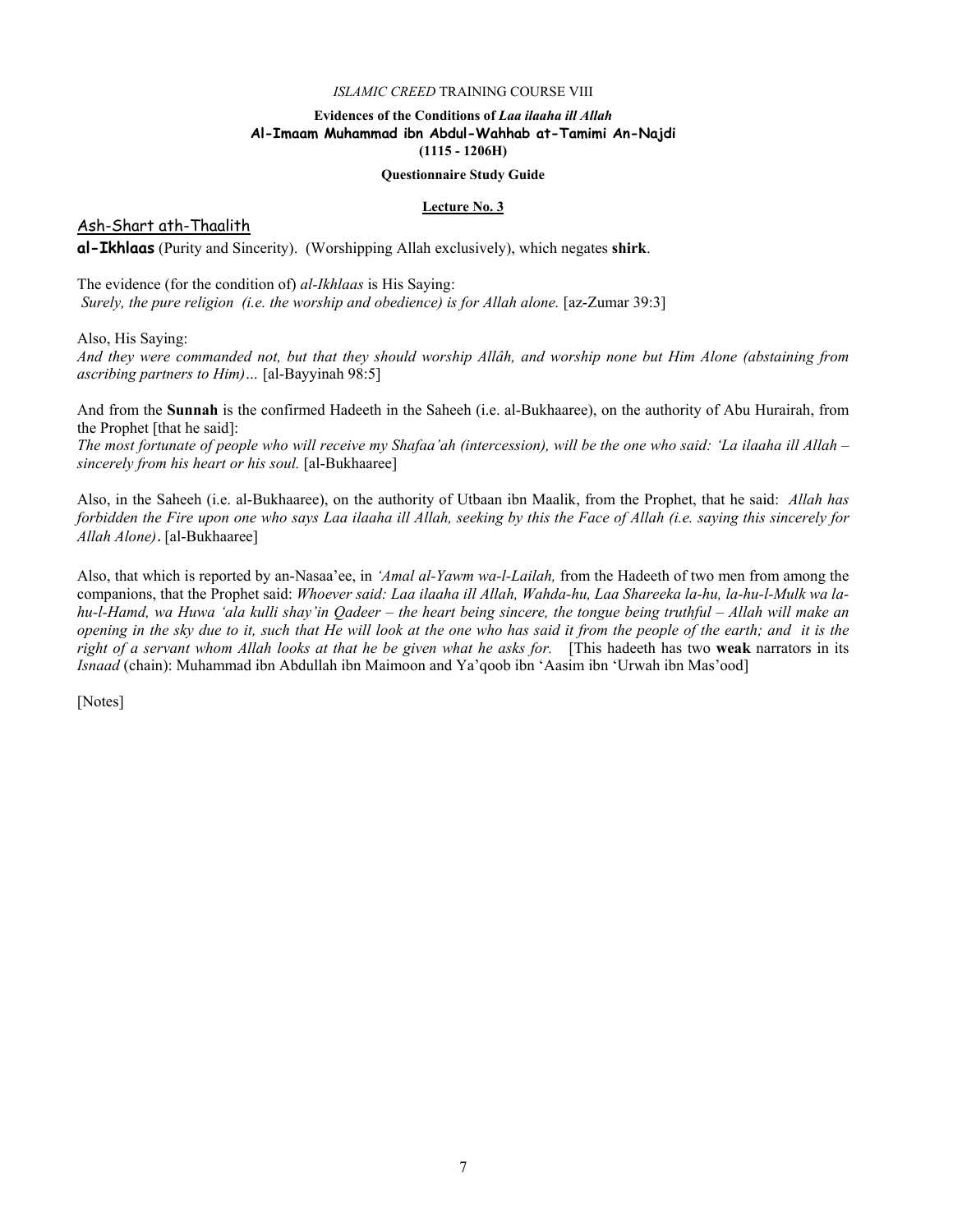- **1.** Discuss *Ash-Shart ath-Thaalith* (the Third Condition) of Laa ilaaha ill Allah; and mention the previous two *Shuroot* (conditions) *briefly*.
- **2.** Mention a *Daleel* (evidence) from the *Qur'an* for this *Shart* (condition).
- **3.** Mention a *Daleel* (evidence) from the *Sunnah* for this *Shart* (condition).
- **4.** al-Haafidh Ibn Katheer mentioned *Ikhlaas* as a condition for the acceptance of any deed. What is the other basic condition for acceptance of deeds?
- **5.** What is the argument used by Shaykh as-Sa'dee for the right of Allah to be worshipped alone?
- **6.** Discuss the verse: '…*And they were commanded not, but that they should worship Allâh, and worship none but Him Alone …and to perform the Salat and pay the Zakah, and that is the straight/right Deen…*
- **7.** *'The most fortunate of people who will receive my Shafaa'ah…'* Who are these people?
- **8.** *'Allah has forbidden the Fire upon one who says Laa ilaaha ill Allah…'* Mention the 2 types of 'Forbidden' mentioned in this Hadeeth.
- **9.** What may be understood from the Hadeeth: '…*seeking by this the Face of Allah …*'
- **10.** What was the statement of *Wahb ibn Munabbih* concerning the *Shahaadah Laa ilaaha ill Allah*?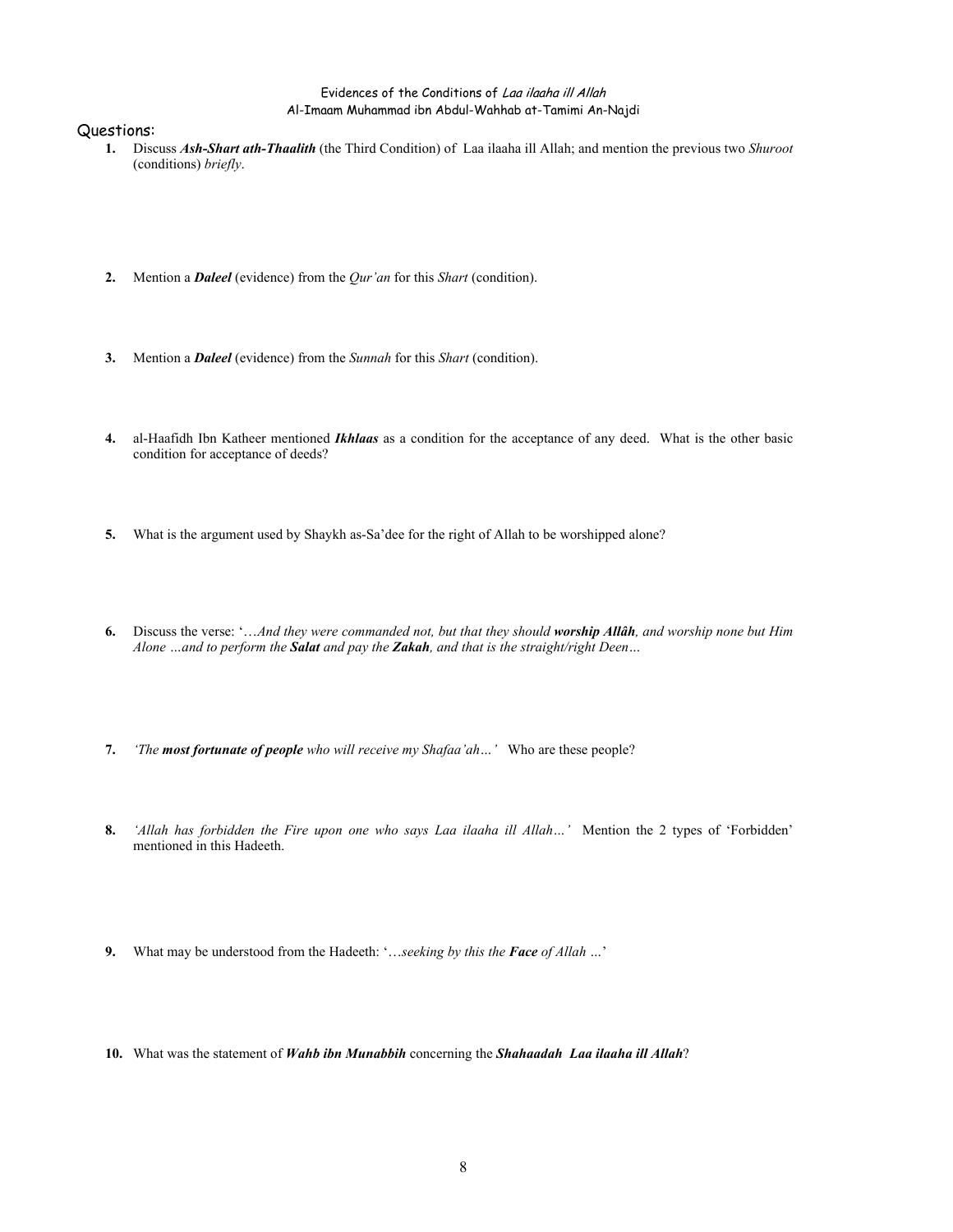# **Evidences of the Conditions of** *Laa ilaaha ill Allah*  **Al-Imaam Muhammad ibn Abdul-Wahhab at-Tamimi An-Najdi (1115 - 1206H)**

#### **Questionnaire Study Guide**

#### **Lecture No. 4**

Ash-Shart ar-Raabi'

**As-Sidq***:* Truthfulness, which *negates* lying (*kadhib*) and *prohibits* hypocrisy (*nifaaq*).

The evidence (for the condition of) *as-Sidq* is His Saying:

*Alif-Lâm-Mîm.* 

*Do people think that they will be left alone because they say: 'We believe,' and will not be tested.* 

*And We indeed tested those who were before them. And Allâh will certainly make (it) known (the truth of) those who are true, and will certainly make (it) known (the falsehood of) those who are liars, (although Allâh knows all that before putting them to test).* [al-'Ankaboot 29:1-3]

Also, His Saying:

*And of mankind, there are some (i.e. hypocrites) who say: 'We believe in Allâh and the Last Day' while in fact they believe not.* 

*They (think to) deceive Allâh and those who believe, while they only deceive themselves, and perceive (it) not! In their hearts is a disease (of doubt and hypocrisy) and Allâh has increased their disease. A painful torment is theirs because they used to tell lies.* [al-Baqarah 2:8-10

And from the **Sunnah**, that which is confirmed in *as-Saheehain* (i.e. al-Bukhaaree and Muslim), on the authority of Mu'aadh ibn Jabal, from the Prophet:

 …*There is none who testifies truthfully from his heart that there is no deity (god) worthy of worship except Allah and Muhammad is His servant and His Messenger, except that Allah will make Haraam for him (i.e. save him from) the Hell-Fire...* [al-Bukhaaree. (Al-Albaanee said that this narration is not in Muslim. See: Mishkaat, 1/15, no. 25)]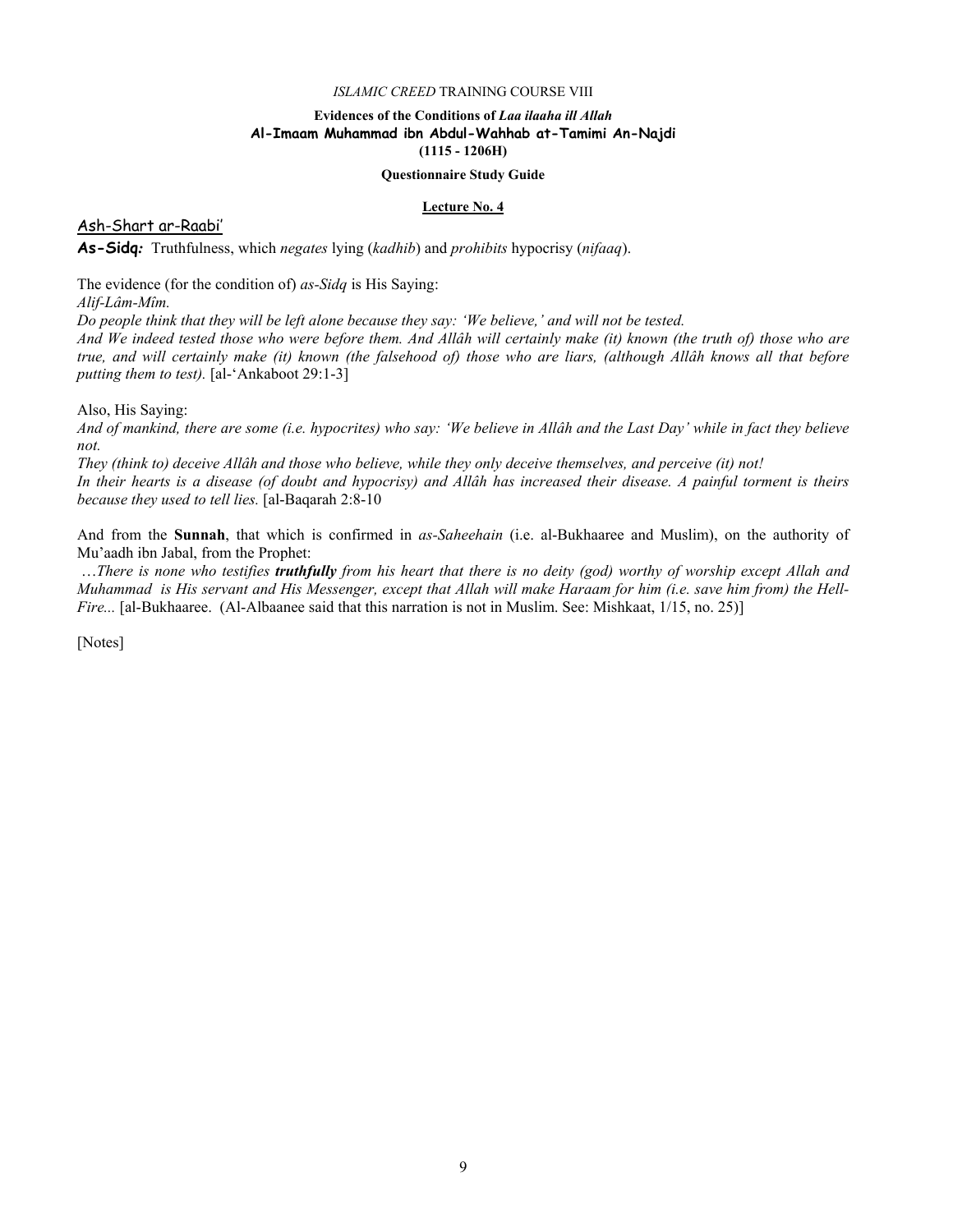- **1.** Discuss *Ash-Shart ar-Raabi'ah* (the Fourth Condition) of Laa ilaaha ill Allah; and mention the previous *Shuroot* (conditions) *briefly*.
- **2.** Mention a *Daleel* (evidence) from the *Qur'an* for this *Shart* (condition).
- *3.* Mention a *Daleel* (evidence) from the *Sunnah* for this *Shart* (condition).
- *4.* Discuss the verse: *Do people think that they will be left alone because they say: 'We believe,' and will not be tested…* [al-Ankaboot 29:1-3]
- **5.** Give an *example* of how earlier believers were *tested.*
- **6.** Discuss the sickness/disease mentioned in the verse: *In their hearts is a disease….*[al-Baqarah 2:10]
- **7.** What is meant by: *al-Jazaa'u min Jins al-Amal*
- **8.** Mention the *Sifaat* (characteristics) of the *Munaafiqoon* mentioned in soorah *an-Nisaa'* 4:143
- **9.** What can be derived from the words: *There is none who testifies truthfully from his heart…*
- **10.** Mention two benefits derived from the Hadeeth of Mu'aadh ibn Jabal.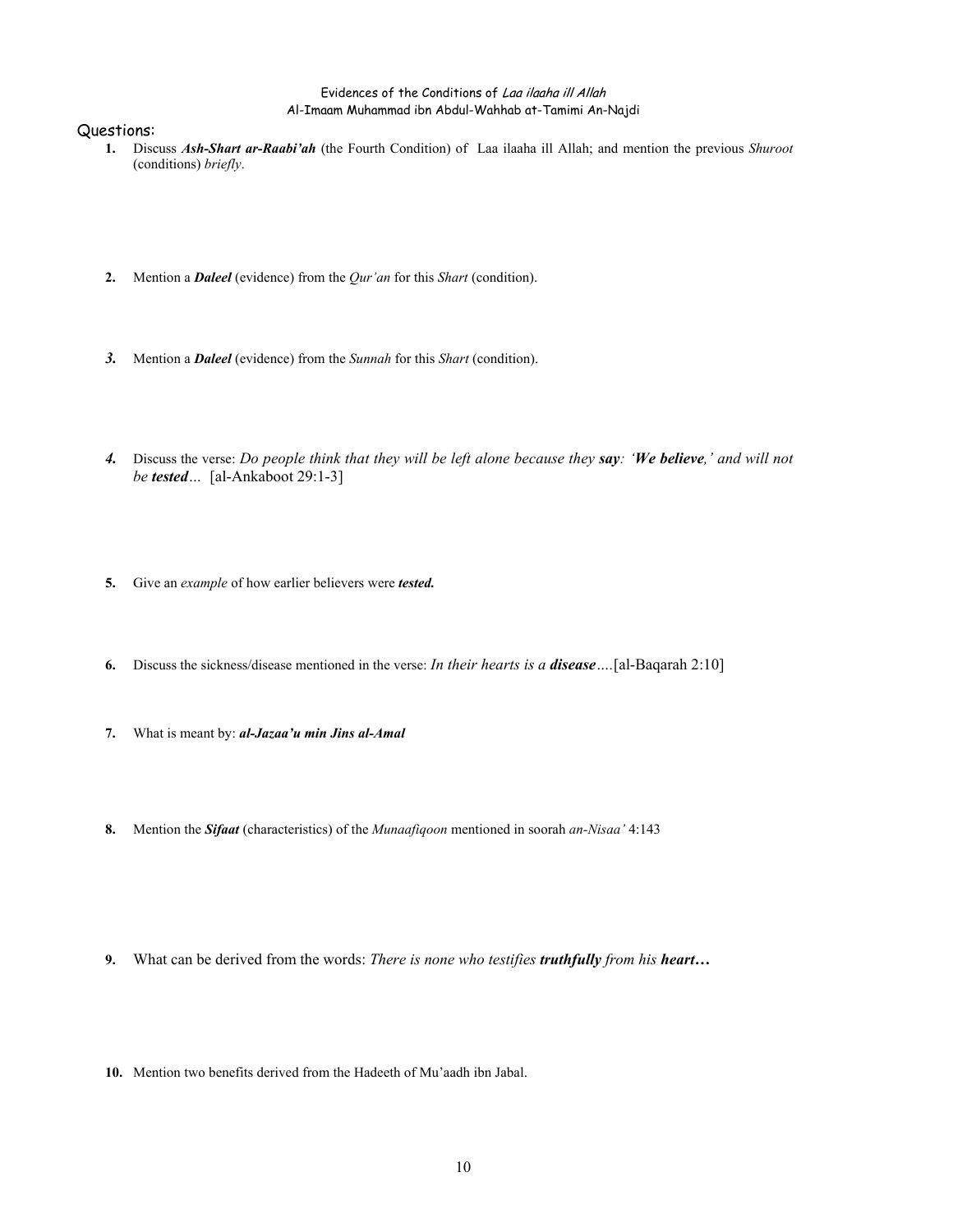## **Evidences of the Conditions of** *Laa ilaaha ill Allah*  **Al-Imaam Muhammad ibn Abdul-Wahhab at-Tamimi An-Najdi (1115 - 1206H)**

#### **Questionnaire Study Guide**

#### **Lecture No. 5**

### Ash-Shart al-Khaamis

**Al-Mahabbah:** Love for this *Kalimah* (laa ilaaha ill Allah) and for that which it indicates (entails), and being happy, joyous and delighted with it**.**

The evidence (for the condition of) *al-Mahabbah* is His Saying:

*And of mankind are some who take [for worship] others besides Allah as Andaal (rivals). They love them as they love Allah. But those who believe love Allah more (than anything else).* [al Baqarah 2:65]

Also, His Saying:

*O you who believe! Whoever from among you turns back from his religion (Islâm), Allâh will bring a people whom He will love and they will love Him; humble towards the believers, stern towards the disbelievers, fighting in the Way of Allâh, and never afraid of the blame of the blamers…*[al-Maa'idah 5:54]

And from the **Sunnah**, that which is confirmed in the *Saheeh* (i.e. Muslim) on the authority of Anas, that he said, that the Messenger of Allah said:

*Whoever possesses the following three characteristics will taste the sweetness of faith: (1) That he loves Allah and His Messenger more than anything else; (2) that he loves a person, and he only loves him for the sake of Allah; (3) and that he hates to return to disbelief after being saved from it just as he would hate to be thrown into the Fire.* [Muslim]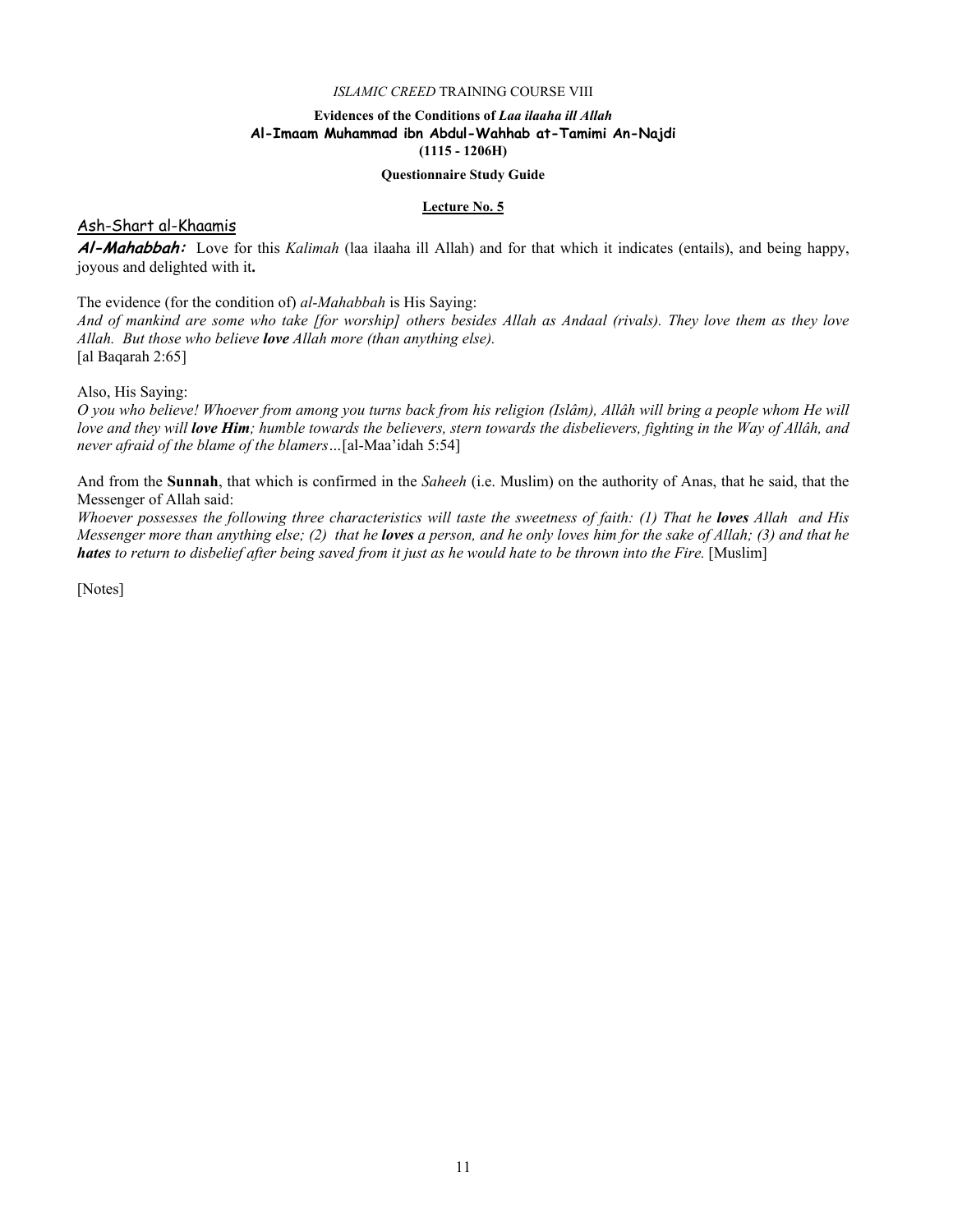- 1. Discuss *Ash-Shart al-Khaamisah* (the Fifth Condition) of *Laa ilaaha ill Allah*; and mention the previous *Shuroot* (conditions) *briefly*.
- 2. Mention a *Daleel* (evidence) from the *Qur'an* for this *Shart* (condition).
- *3.* Mention a *Daleel* (evidence) from the *Sunnah* for this *Shart* (condition).
- 4. The *Asl* (Foundation) and *Qaa'idah* (basis) of the Deen are two things:
- (A)….. ……………………………………………………………………….
- (B)…………………………………………………………………………….
- 5. Discuss the two meanings of:*'…But those who believe love Allah more...'* [2:165]
- *6.* Discuss the *Shirk* mentioned in 2:165:*…of mankind are some who take others besides Allah..*
- 7. Mention the 5 *Sifaat* (characteristics) of: '…*a people whom He (Allah) will love…*'[5:54]
- 8. What is meant by *Halaawatu-l-Emaan* (Sweetness of Faith)?
- 9. *Perfection* of the *love of Allah* leading to *Halaawatu-l-Emaan* is achieved through 3 things:
- 10. Mention some of the *Fawaa'id* (beneficial points) taken from the Hadeeth of Anas.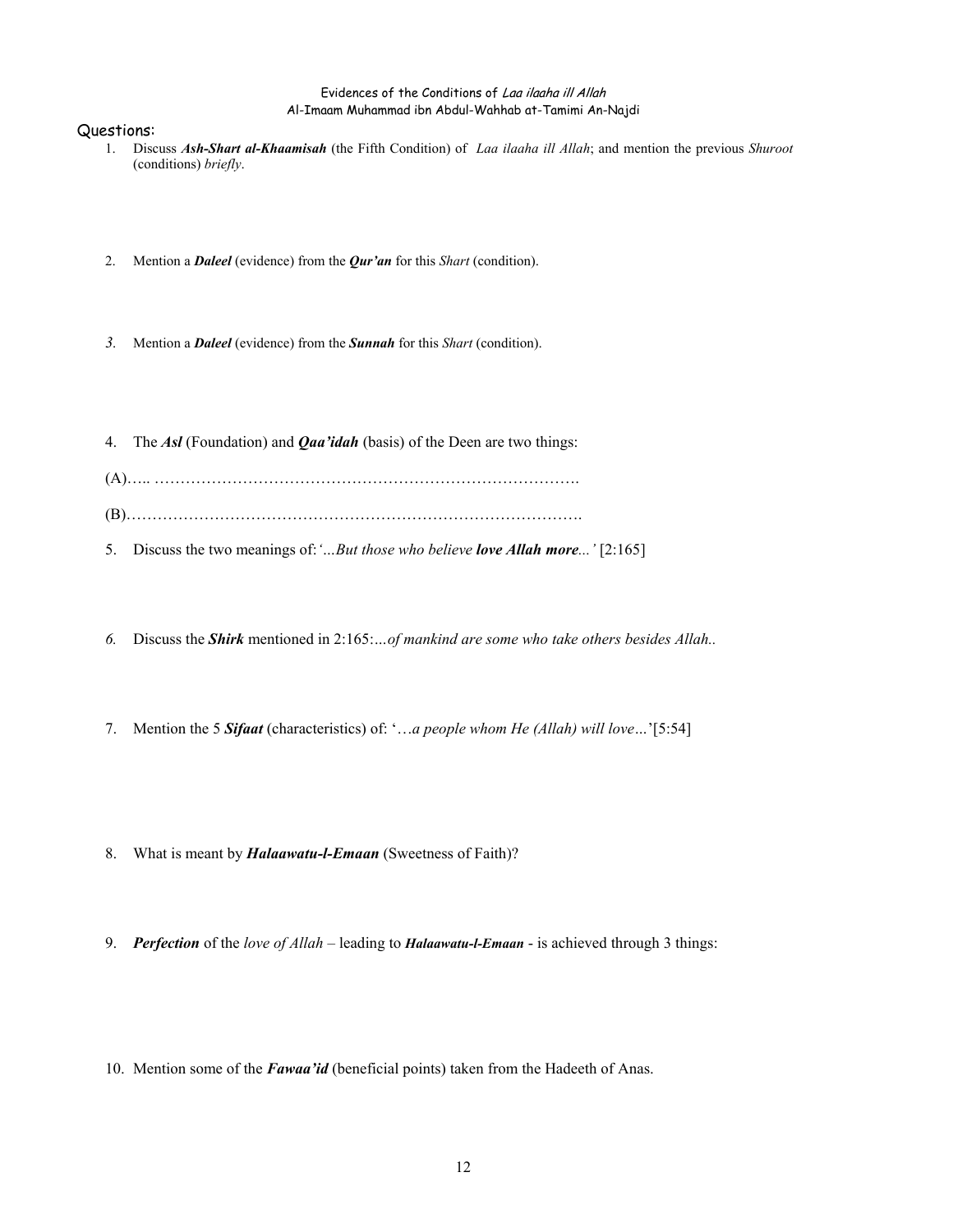## **Evidences of the Conditions of** *Laa ilaaha ill Allah*  **Al-Imaam Muhammad ibn Abdul-Wahhab at-Tamimi An-Najdi (1115 - 1206H)**

#### **Questionnaire Study Guide**

#### **Lecture No. 6**

## Ash-Shart as-Saadis

*Al-Inqiyaad:* Complete Submission and Compliance with its rights, which are the obligatory duties, doing it purely for Allah, seeking His Pleasure**.** 

The evidence (for this condition of) *al-Inqiyaad* is His Saying:

*And turn in repentance and in obedience with true faith to your Lord, and submit to Him before the torment comes upon you, and then you will not be helped.* [az-Zumar 39:54]

Also, His Saying:

*And who can be better in religion than one who submits his face (himself) to Allah, and he is a Muhsin (a doer of good), and follows the religion of Ibraaheem, Haneefan (to worship none but Allah alone). And Allah did take Ibraaheem as a Khaleel (an intimate friend).* [an-Nisaa' 4:125]

#### Also, His Saying:

*And whoever submits his face [i.e. himself] to Allah, while he is Muhsin (a doer of good), then he has grasped the most trustworthy handhold [i.e. laa ilaaha ill Allah.* [Luqmaan 31:22]

Also, His Saying:

*But no, by your Lord, they can have no Faith, until they make you (O Muhammad Sallahu alaihi wa sallam) judge in all disputes between them, and find in themselves no resistance against your decisions, and accept (them) with full submission*. [an-Nisaa' 4:65]

#### And from the **Sunnah**, his saying:

*No one of you with have (true) Faith, until his Hawaa (desires,whims etc.) are in accordance with what I have come with.*  [al-Baghawee, *Sharh as-Sunnah* 1/213. Its chain contains *Nu'aim ibn Hammad,* who has been declared to be *da'eef* (weak)]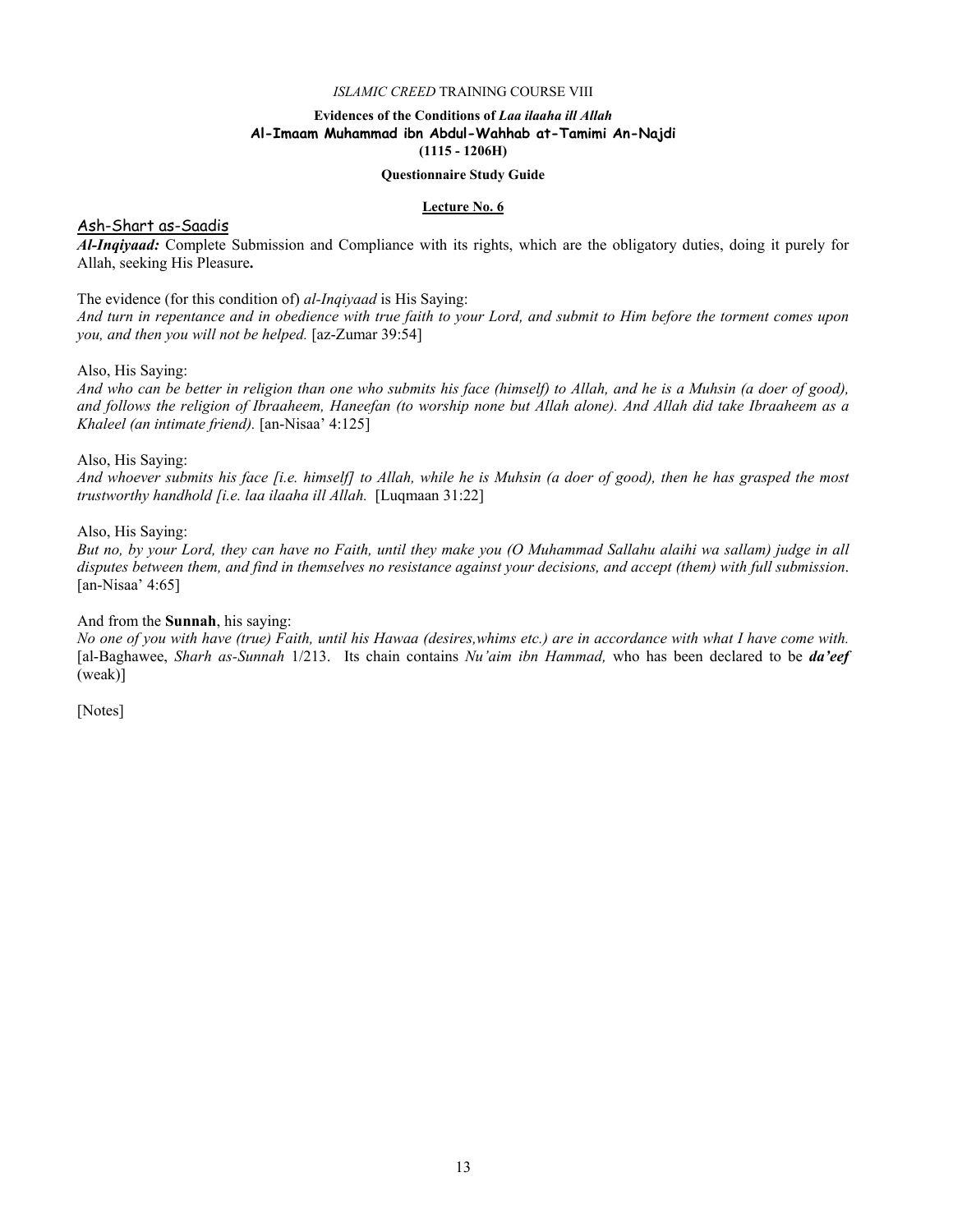#### Questions:

**1.** Discuss *Ash-Shart As-Saadis* (the Sixth Condition) of Laa ilaaha ill Allah; and mention the previous *Shuroot* (conditions) *briefly*.

- *2.* Mention a *Daleel* (evidence) from the *Qur'an* for this *Shart* (condition).
- *3. Discuss* the *Daleel,* which the author has mentioned, from the *Sunnah* for this *Shart* (condition).
- *4. ' And who can be better in religion than one who submits his face to Allah, and he is a Muhsin.. .*' How does this *ayah* indicate the *shuroot* (conditions) for *acceptance of deeds*?

5. Define '*Haneef*' in the verse: ...and follows the religion of Ibraaheem, *Haneefan*...

*6.* Mention some of the sayings of the scholars concerning: '*al-Urwatul-Wuthqaa'* in the verse: *'…he has grasped the most trustworthy handhold..* 

*7.* Mention the three (3) factors required for *Emaan* in soorah an-Nisaa' 4:65*.*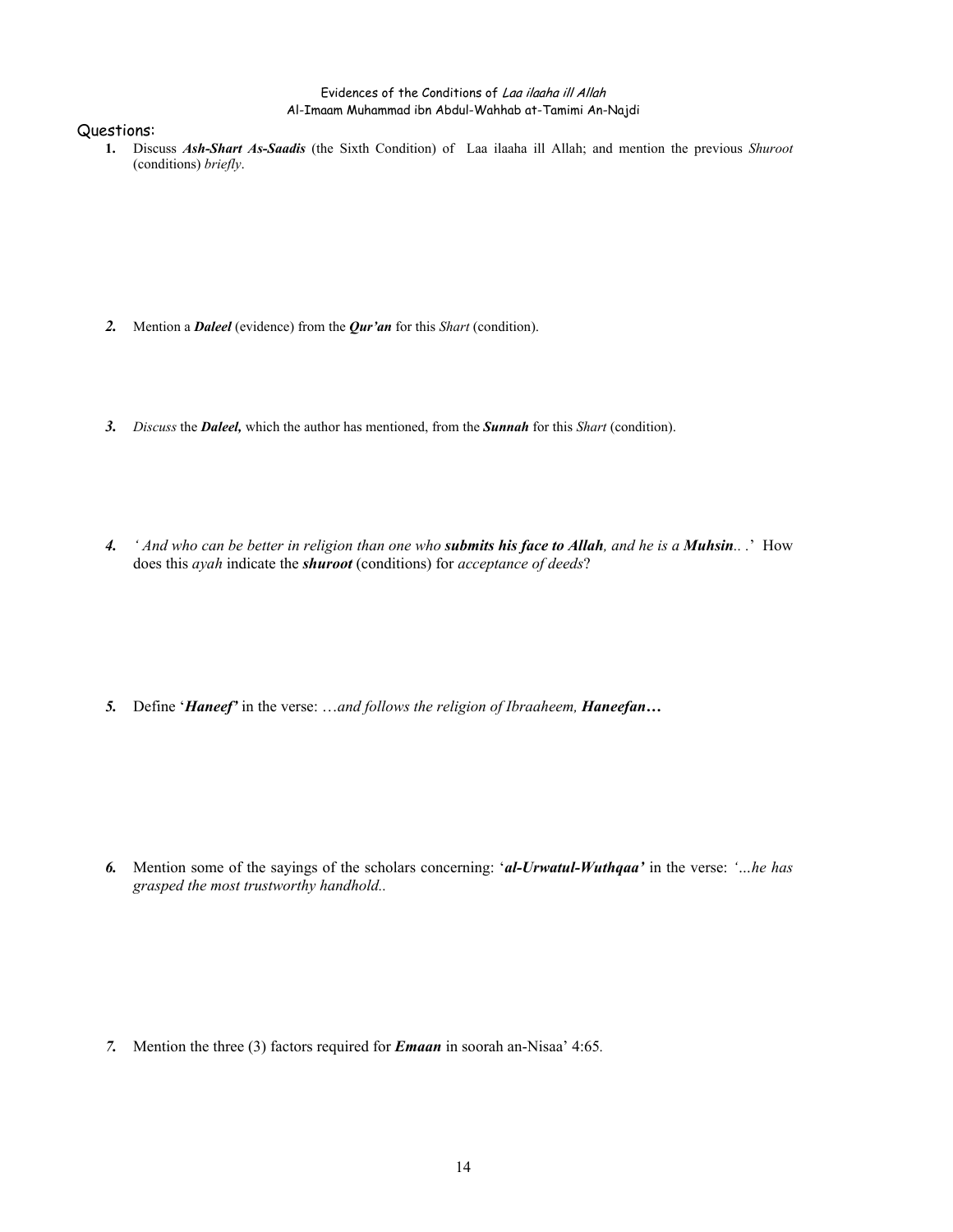# **Evidences of the Conditions of** *Laa ilaaha ill Allah*  **Al-Imaam Muhammad ibn Abdul-Wahhab at-Tamimi An-Najdi (1115 - 1206H)**

#### **Questionnaire Study Guide**

#### **Lecture No. 7**

Ash-Shart as-Saabi'

*Al-Qubool:* Acceptance, which negates *ar-Radd* (rejection).

The evidence (for the condition of) *al-Qubool* is His Saying:

*And similarly, We sent not a warner before you (O Muhammad Sallahu alaihi wa sallam) to any town (people) but the luxurious ones among them said: 'We found our fathers following a certain way and religion, and we will indeed follow their footsteps.'* 

*(The warner) said: 'Even if I bring you better guidance than that which you found your fathers following?' They said: 'Verily, We disbelieve in that with which you have been sent.'* 

*So We took revenge of them, then see what was the end of those who denied (the worship of Allah alone).* [az-Zukhruf  $43:23 - 25$ ]

Also, His Saying:

*Truly when it was said to them: 'laa ilaaha ill Allah', they puffed themselves up with pride (i.e. they denied it), and they said: Are we going to abandon our gods for the sake of a mad poet?*  [as- Saaffaat 37:35, 36]

[End of the Shuroot of Laa ilaaha ill Allah]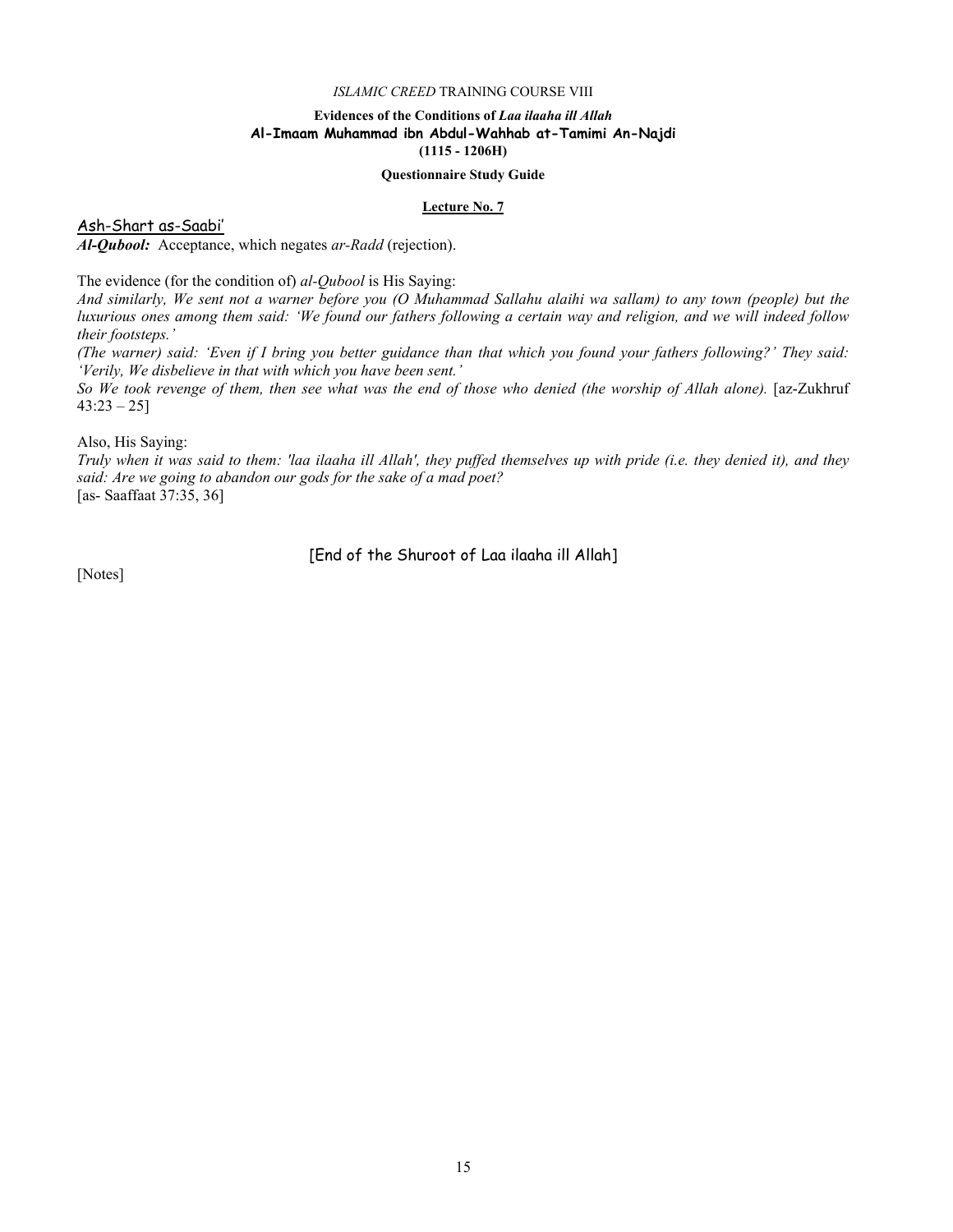- 1. Discuss *Ash-Shart as-Saabi'* (the Seventh Condition) of Laa ilaaha ill Allah; and mention the previous *Shuroot* (conditions) *briefly*.
- *2.* Mention a *Daleel* (evidence) from the *Qur'an* for this *Shart* (condition).
- *3.* Mention a *Daleel* (evidence) from the *Sunnah* for this *Shart* (condition).
- *4.* Discuss the *argument* of the disbeliever's for their *rejection* of the Da'wah of the Prophets.
- *5.* What was the *response* of the Prophets to this false argument?
- *6.* What was the occasion for the revelation of the verse: *Verily. You (O Muhammad) guide not whom you like, but Allah guides whomever He Wills*.
- 7. Discuss the *ayah*: '*Truly when it was said to them: 'laa ilaaha ill Allah', they puffed themselves up with pride...*[as- Saaffaat 37:35, 36]
- *8.* Mention the *three types of earth* and *three types of people* in the **parable** of the Prophet.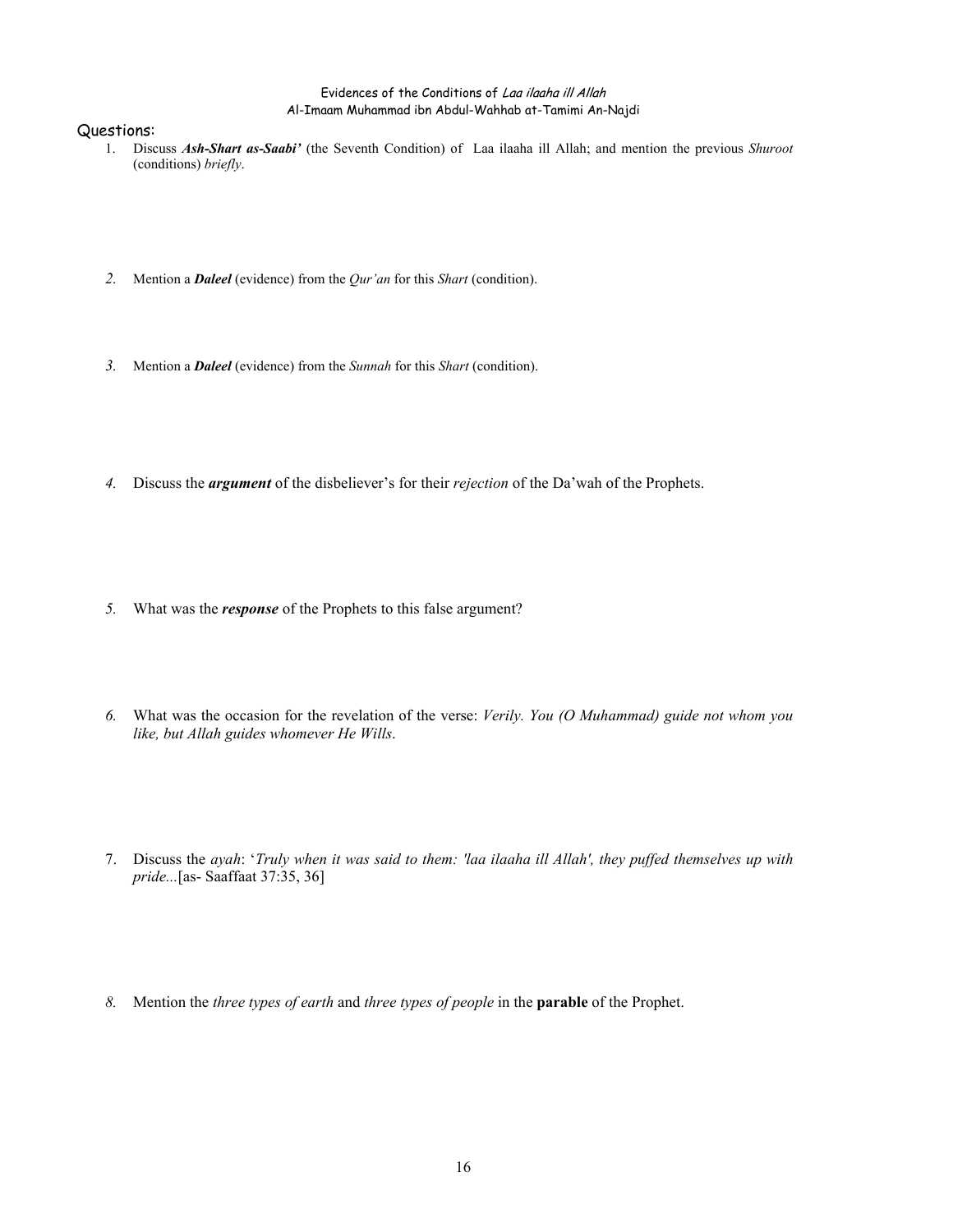# **So, What Are We Required To Do Now?**

What is required is that each one of us must **say** *Laa ilaaha illa-llah* - on the **tongue** - while *knowing* it in their **heart** - knowing and *understanding* its meaning, and *believing* in that which it indicates. This means believing in the fact that Allah should be singled out as being *Unique* and *Alone,* nothing being equal to Him, similar to Him nor comparable to Him and that He Alone deserves to be **worshipped**.

*Singling* out Allah as being *One* and *Unique* in His **Divinity**; and He is also *One* and *Unique* in His right to be **worshipped**.

It is expected that the person should believe in his heart what is required or what is indicated by the meaning of *Laa ilaaha ill Allah*. The importance of that is singling out Allah with *Al Wahdaniyyah* (Uniqueness) and *Al Uboodiyyah* (Worship). This is the affirmation that Allah is Unique and Alone, and there is nothing like him in His *Qualities* or *Characteristics* (*Sifaat*) and His *Actions* (*Af'aal*) and that He Alone deserves to be worshipped.

So, after *knowing* what *Laa ilaaha ill Allah* means, and *saying* it with **sincerity**, **truthfulness**, and **certainty**, while also having **love** for it and **acceptance**, then one must **comply** with whatever this *Shahaadah* necessitates of action, and the most important of these is the Prayer [along with the other pillars of Islam].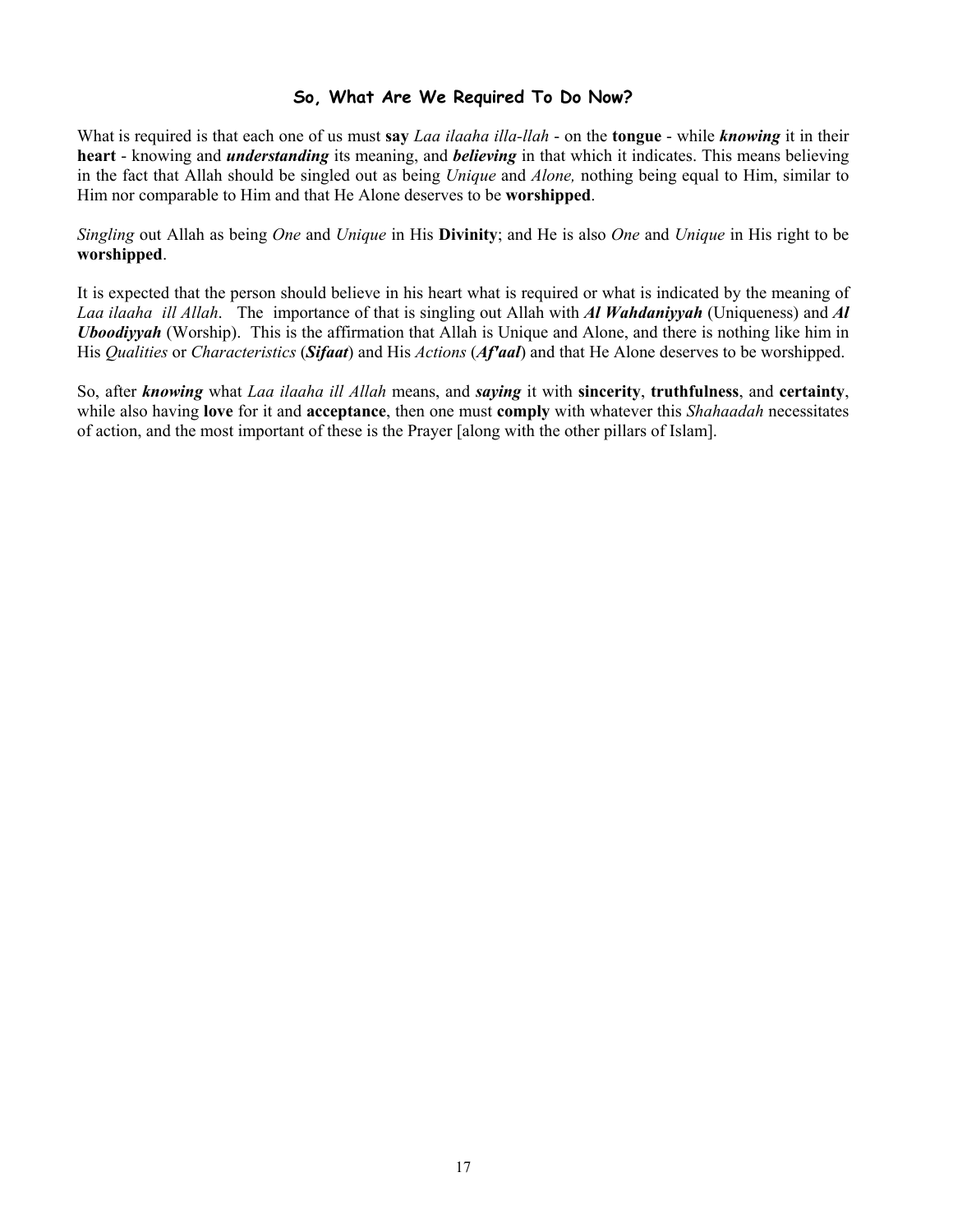# Summary Notes

**The Place of Laa ilaaha illa Allah in the life of a Muslim** 

**These are Merits of the 'kalimah' summarized by Haafidh Ibn Rajab in his essay entitled Kalimatul-Ikhlaas.**

> **The Meaning of the Declaration of Faith ash-Shahaadatain**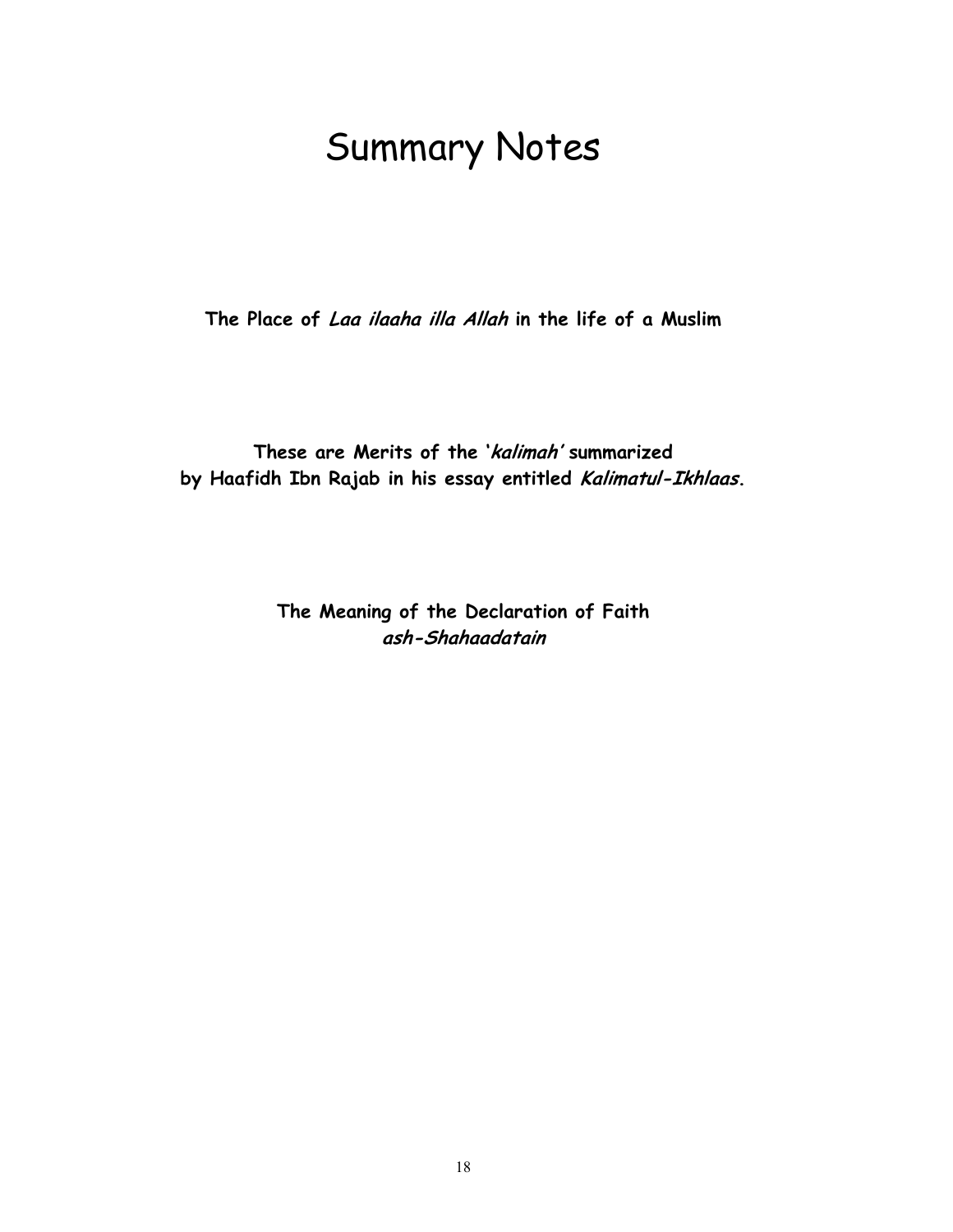# **The Place of Laa ilaaha illa Allah in the life of a Muslim**

It is pronounced daily by a Muslim in:

- (a) The call to prayer (*adhaan*).
- (b) At the beginning of their prayers (opening supplication).
- (c) During *Tashahhud.*
- (d) During times of *Dhikr* which is before and after prayers, in the late evening and also in the early mornings.
- (e) Allah has sent all His Messengers with this '*kalimah'*.
- (f) People will be questioned about it and its obligations.
- (g) It is the root cause for [there being] creation, command, rewards and punishment.
- (h) The first question in the grave will be about this *'Kalima'*.
- (i) It is the key to *Al-Jannah* (Paradise).
- (j) It is the first thing required of the unbelievers when they are invited to embrace Islaam, as is established in the Hadeeth of Mu'adh when he was sent to Yemen to call the people to Islaam.
- (k) It is the word which both human beings and *jinn* were created for.
- (l) It is the right of Allah over His servants.
- (m) It is a declaration of Islaam.
- (n) For the preservation of this *kalimah* swords are drawn for striving and fighting (*Jihaad*).
- (o) This *kalimah* is the dividing line between unbelief (*kufr*) and Islaam.
- (p) It is the word of piety (*kalimatul-taqwaa*), the firm and trustworthy hand-hold (*al-'urwatulwuthqaa*) and it is what Ibraheem made as a lasting word (*al-Kalima al-Baaqiyah*).
- (q) It is a *kalimah* that Allah Himself has testified to, and the angels and those who possess knowledge from amongst His creation.
- (r) It is a *kalimah* of purity and sincerity (*kalimatul-Ikhlaas*).
- (s) A witness and an invitation to the truth.
- (t) A declaration of dissociation from *Shirk* (polytheism).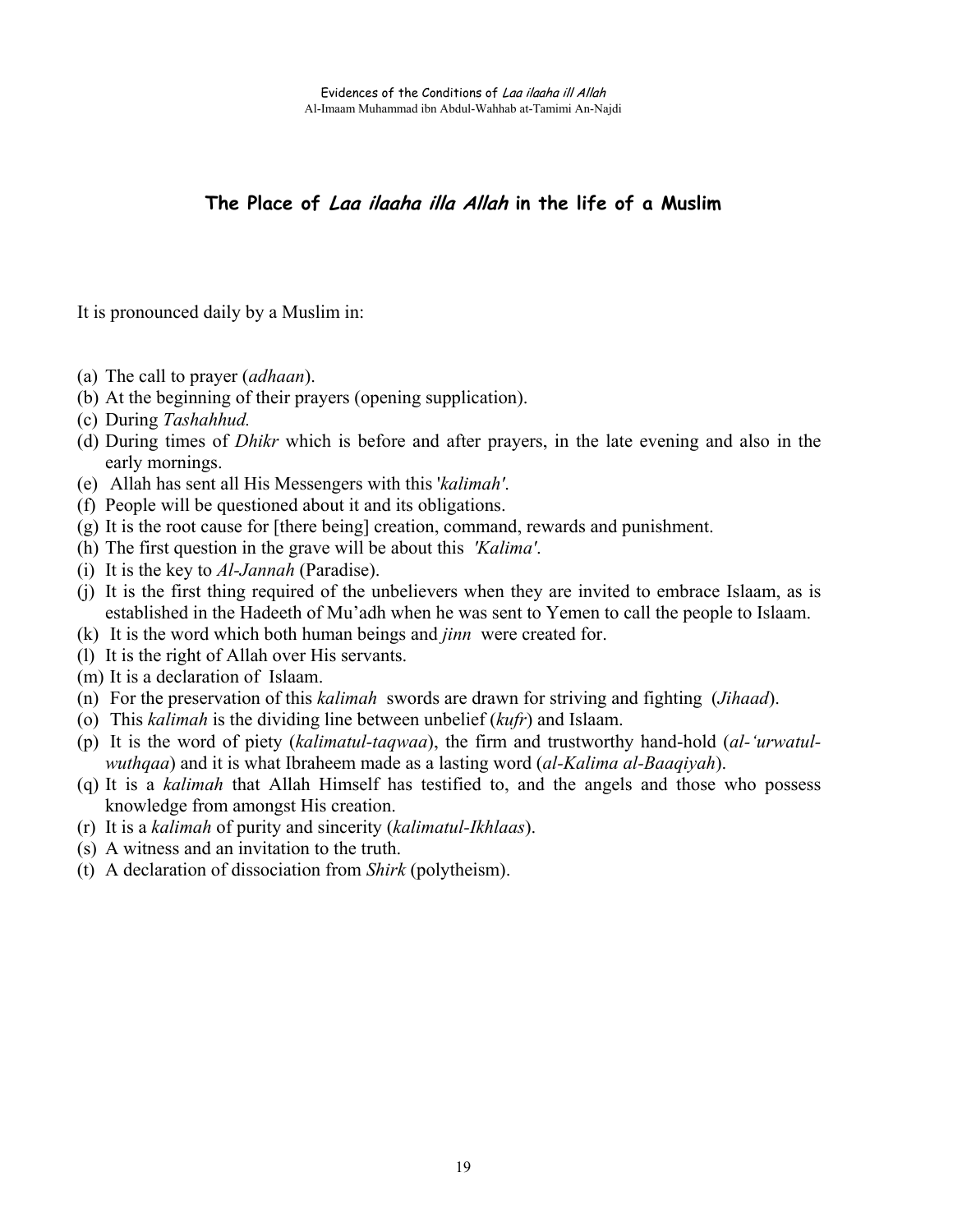# **These are Merits of the 'kalimah' summarized by Haafidh Ibn Rajab in his essay entitled Kalimatul-Ikhlaas.**

# These include:

- (a) It is the price to pay for the Gardens of Paradise (*Jannah*).
- (b) He whose last words are *laa ilaaha illa-llaah* will enter the Gardens of Paradise.
- (c) It is salvation from the Hellfire.
- (d) It necessitates being forgiven.
- (e) It is the best of all good actions.
- (f) It wipes away sins.
- (g) It renews the faith (*Eemaan)* that is planted in the heart.
- (h) It outweighs, on the scales, the records of sins.
- (i) It overcomes all barriers until it reaches Allaah, the Majestic.
- (j) It is a *kalimah* whose speaker who declared truthful by Allaah.
- (k) It is the best of what the Prophets have said.
- (l) It is the best form of remembrance, the best of all actions and the one that is multiplied the most [in reward].
- (m) It is equivalent to freeing slaves.
- (n) It is a protection against *Shaytaan* (Satan).
- (o) It is a means of safety from the darkness in the grave and from the terror of the gathering on the Day of Resurrection (*al*-*hashr*).
- (p) It is a distinguishing sign for the Believers when they emerge from their graves.
- (q) All eight gates of Paradise will be opened to the one who testifies to it; and he may enter by any one he chooses. Even if the one who testifies to it enters the Hell-fire, due to falling short in fulfilling [some of] its rights, most definitely, that person will eventually be taken out from it.

These were the main points that Ibn Rajab mentioned in his essay concerning the virtues of the *kalimah,* bringing a proof for each one of these points.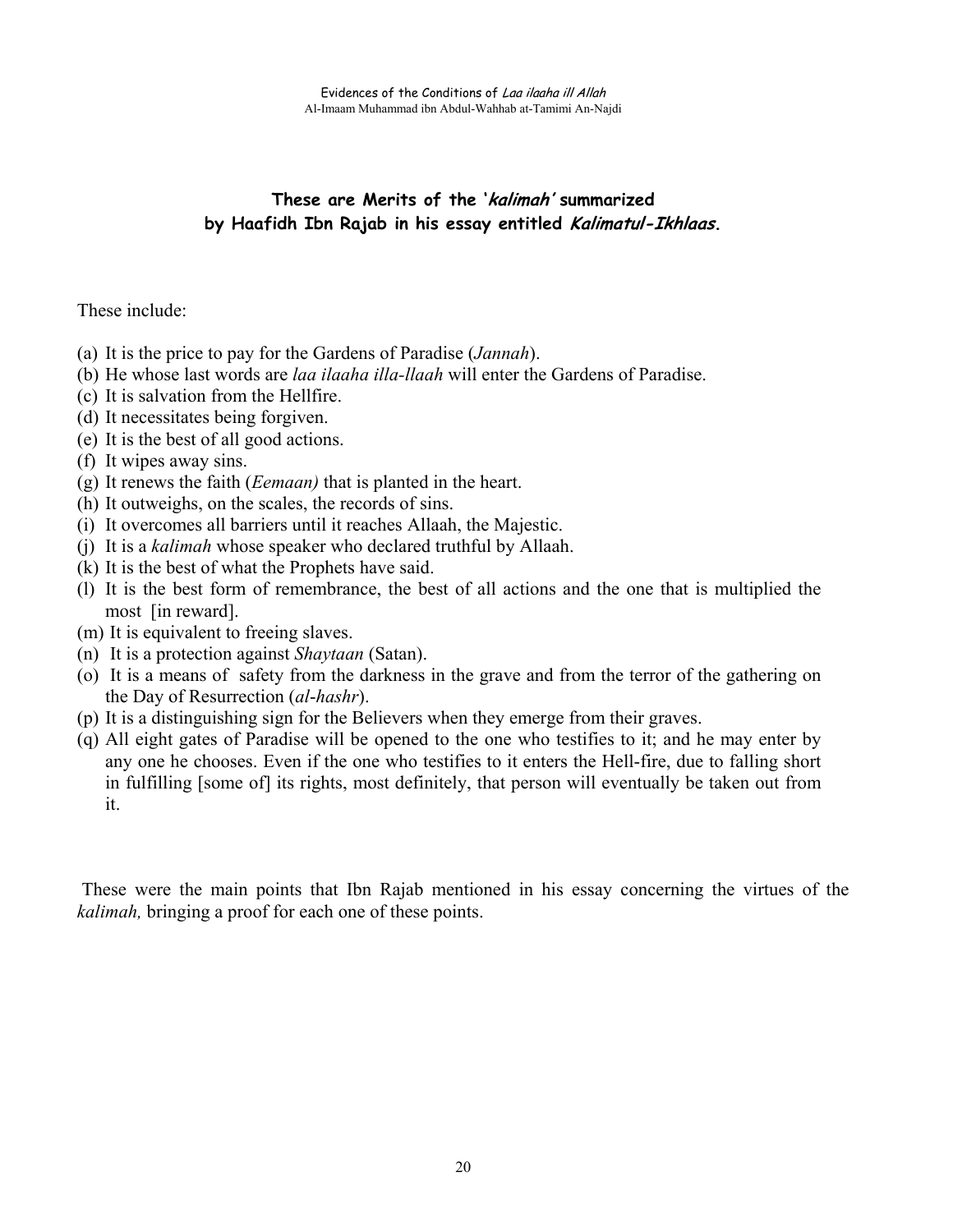# **The Meaning of the Declaration of Faith ash-Shahaadatain**

The testimony (*Shahaadah*) is classified as an announcement, decree, notification, or explanation. The term *Shahaadah* was employed for the testimony *that none has the right to be worshipped except Allah* because it is the greatest declaration and testimony in existence, due to the greatness of the *Truth* that it testifies to [i.e.'that nothing deserves to be worshipped except Allah]. Thus, when the word *Shahaadah* is mentioned in an unrestricted (absolute) sense, it automatically implies this particular declaration.

Allah bears witness for **Himself** that none has the right to be worshipped but Him, and likewise that the **angels** and the **people of knowledge** bear witness to that also, and that He, the Most High maintains justice and He affirms that with His saying: "*Allah bears witness that none has the right to be worshipped but He*". [Aali Imraan 3:18]

This means that there is no true deity in existence but Him alone. He is the true deity and if anything is described as being a deity besides Him, it is the greatest falsehood and deviation. Allah is the true deity, who deserves worship alone, and nothing else.

The **first** level of *Shahaadah* is *knowledge*, comprehension and believing the correctness of what one attests to. The **second** level is *verbalization* of that, and the **third** level is *notifying others* of what he attests to. The **fourth** level is his *adherence to the meaning* (purport) of what he testifies to. The testimony of Allah about His Self with Oneness and maintenance of justice includes [all] these four levels: His *knowledge* of that, His *mention* of it, His *notification* and *announcement* of it to His creation and His *order* to them to abide by it.

This testimony is the greatest testimony due to the exaltedness of the One testifying and of that which is being testified to, since the **witness** is *Allah*, and His *angels* and the *people of knowledge*, and that which is witnessed to is the **Tawheed of Allah in worship.** 

# **The testimony (***Laa ilaaha Illa-llah* **) comprises two pillars:**

The first pillar is the pillar of **negation (***Nafyee*), while the second is the pillar of **affirmation (***Ithbaat***)**.

Negation *Laa ilaaha* - '*there is no deity*', negates divinity and worship for any and every thing (except Allah).

Affirmation *Illa-llah* - '*except Allah*'*,* affirms divinity and worship for Allah Alone

# **The First Pillar:**

The first pillar of the testimony of faith **denies** the attribute of divinity to anyone and anything other than Allah, the Exalted. All those other than Allah, such as the angels, the Prophets, and the rest of mankind, not to mention the idols and the political regimes in the world, are not gods and thus don't deserve to be worshipped. Therefore, denial in this respect is not *denial of the existence* of the alleged gods, rather the *denial of divinity* which is attributed to them.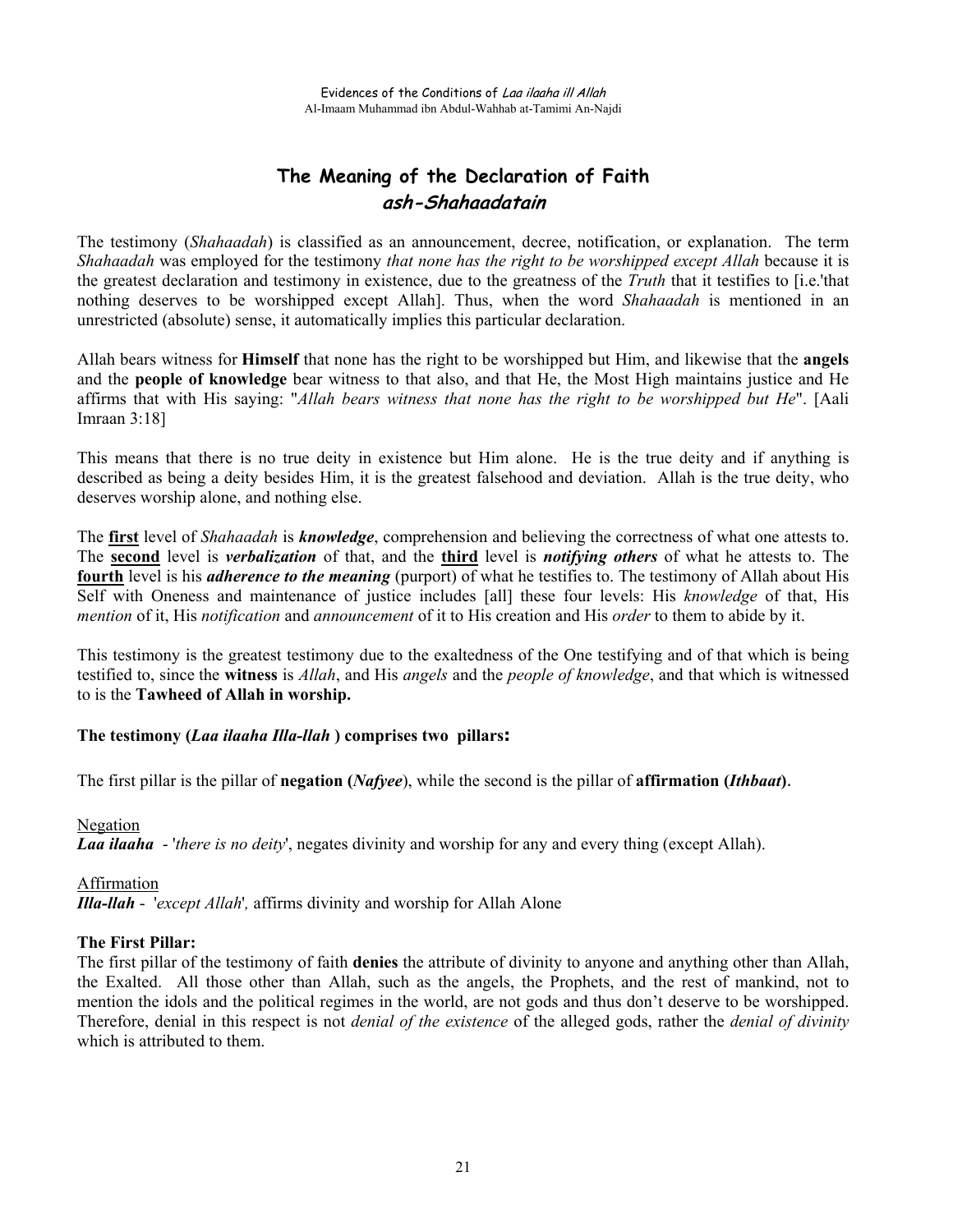# **The Second Pillar:**

The second pillar of the testimony of faith **affirms** and restricts divinity to Allah alone. This means that the slave must believe that Allah is the only true God, and accordingly he will not dedicate any act of worship to someone or something other than Allah .

Its meaning (i.e. the meaning of *laa ilaaha illallah*) is that none has the right to be worshipped except Allah. The testimony *laa ilaaha illallah* is that a person affirms with his *tongue* and his *heart* that there is nothing that is worshipped rightly except Allah, the Mighty and Majestic, since *ilaah* means that which is worshipped (*ma'bood*). So the sentence *laa ilaaha illa-llah* comprises a **denial** and an **affirmation**. As for the denial, it is *laa ilaaha* (None has the right to be worshipped), and as for the affirmation, it is *illa-llah* (except Allah).

**Imaam Ibn al-Qayyim** said: The significance of *laa ilaaha illa-llaah* in affirming divinity and worship for Allah alone is far greater than just saying that Allah is an *ilaah* (god). This is because the saying that Allah is an *ilaah* does not negate divinity and worship to other than Allah. This is different from the saying: *laa ilaaha illa-llah,* which obligates **restricting** divinity and worship to only Allah. Likewise, those who explain *al-ilaah* to mean: The one who has the ability to create and originate have for sure committed a grave error.

# **The Meaning of** *'Muhammad Rasoolullah'*

The meaning of the testimony '*Muhammad is the Messenger of Allah*' is to obey him in what he commands, to belief and testify to the truth of everything he informs of, to avoid whatever he forbade and prohibited, and that you worship Allah only with that which he prescribes. This testimony also necessitates that he does not believe that Allah's Messenger has any share of, or any right to, Lordship or control over the creation, nor any right to be worshipped at all.

Rather he is a slave and worshipper, not one to be worshipped; a Messenger who is not to be belied. He does not possess, either for himself or for anyone, the power to bring harm or benefit, except as Allah wills.

# Allah, the Most High, says:

*Say, O Muhammad (to those who deny your prophethood): I don't tell you that with me are the treasures of Allah, nor that I know the unseen; nor do I tell you that I am an angel. I but follow what is revealed to me by inspiration.* [al-An'aam 6:50]

*Say, (O Muhammad): It is not in my power to bring about harm for you, nor guidance, rather that is for Allah. Say, (O Muhammad): none from Allah's creation could save or protect me if I was to disobey Him, nor could I find any refuge except with Him.* [Jinn 72:21-22]

# *Obedience to the Messenger of Allah is Compulsory*

The Book and *Sunnah* well establish the obligation to obey him. Allah linked *obedience* to Himself with obedience to His Messenger in a number of places in His Book (al-Qur'an). One who disobeys the Prophet disobeys Allah, and whoever disobeys Allah will have the Fire of *Jahannam*.

Allah says: *And whatsoever the Messenger gives you, take it, and whatsoever he forbids you, abstain [from it] and fear Allah. Verily, Allah is severe in punishment*. [Al-Hashr 59:7]